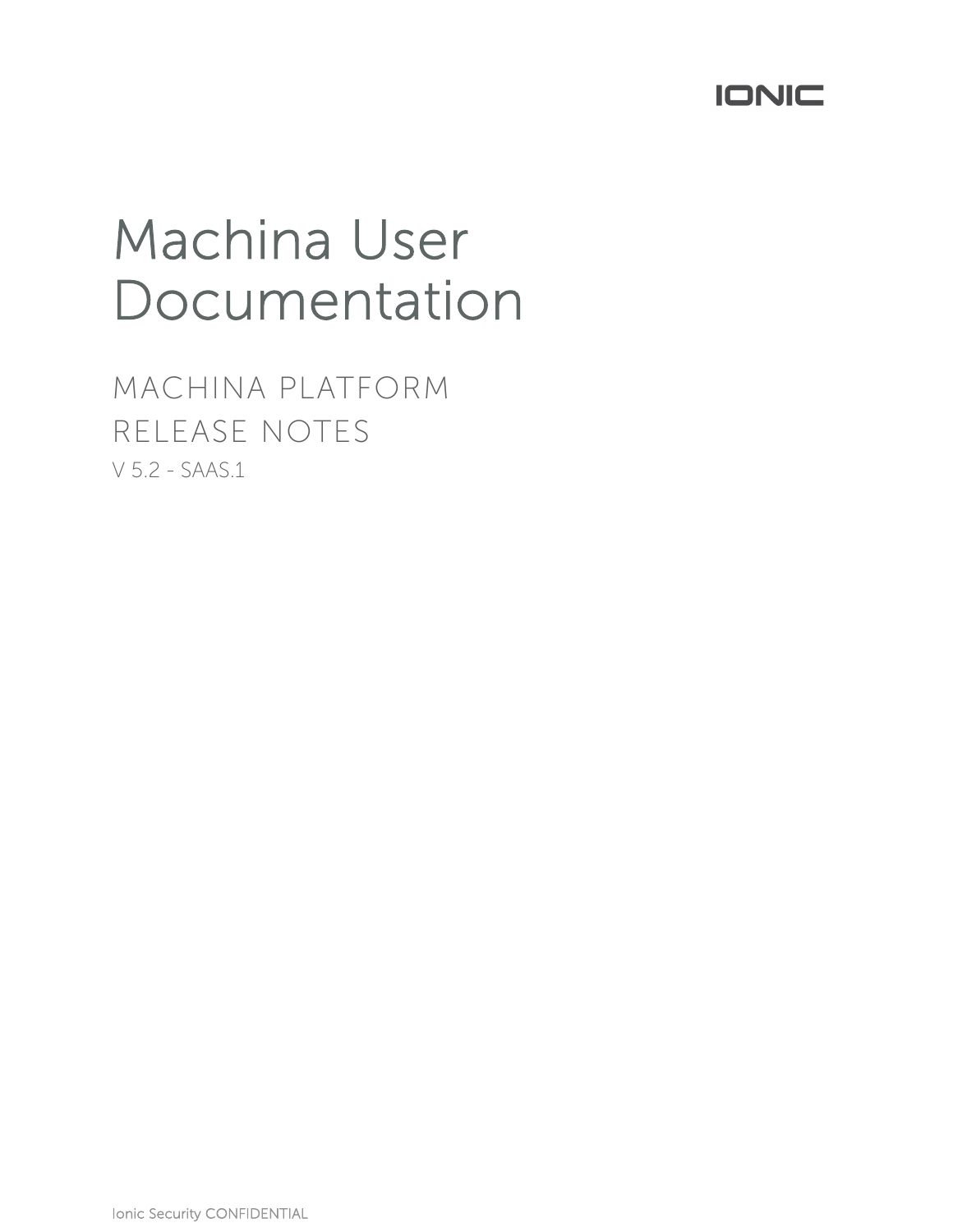#### **Contact Us:**

If you have comments about this documentation, submit your feedback to:

Documentation@ionicsecurity.com

Copyright notice:

Copyright © 2020 Ionic Security Inc. All rights reserved.

Ionic Security, the Ionic Security logo, and Machina Platform are trademarks or registered trademarks of Ionic Security or its affiliates in the U.S. and other countries. Other names may be trademarks of their respective owners.

The product described in this document is distributed under licenses restricting its use, copying, distribution, and decompilation/reverse engineering. No part of this document may be reproduced in any form by any means without prior written authorization of Ionic Security and its licensors, if any.

The documentation is provided "as is" and all express or implied conditions, representations and warranties, including any implied warranty of merchantability, fitness for a particular purpose or noninfringement, are disclaimed, except to the extent that such disclaimers are held to be legally invalid. Ionic Security shall not be liable for incidental or consequential damages in connection with the furnishings, performance, or use of this documentation. The information contained in this documentation is subject to change without notice.

Microsoft Office, Microsoft Windows, and Internet Explorer are registered trademarks of Microsoft Corporation. All screenshots of these programs are used with permission from Microsoft.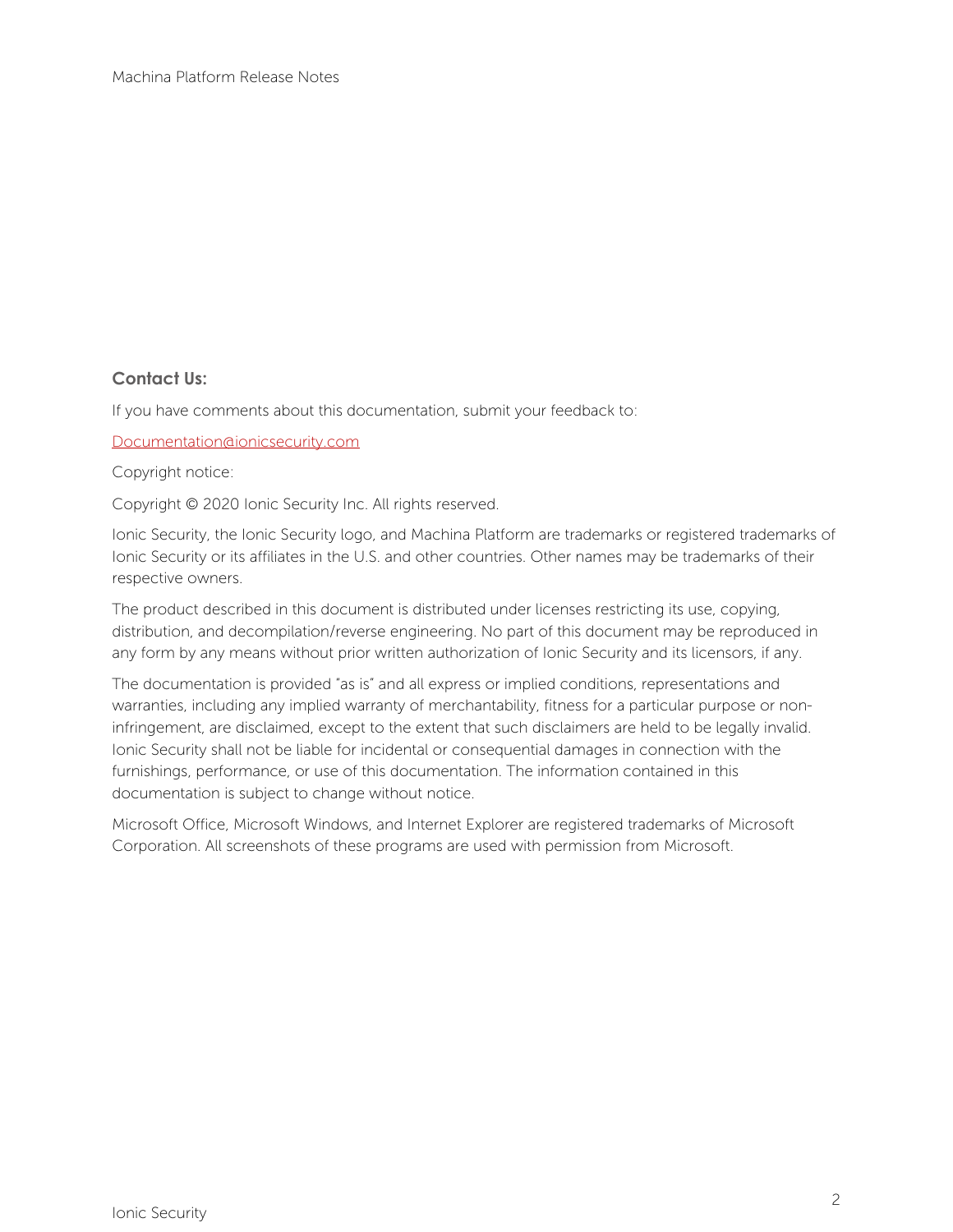# GENERAL ENHANCEMENTS

### Machina Platform Graphical User Interface (GUI) Update

Replaced the previous Machina UI with a persistent, platform wide dark-mode user interface.

#### Tenant Search

Users who have multiple tenants are now able to search for a specific Tenant ID in order to connect to the correct console when attempting to login. This search can be based on the following parameters:

- Email Address of the User
- Username
- External ID

#### Tenant ID in Dashboard

The Tenant ID of the current tenant is now showed in the User Profiles section of the console.

# LOGIN CONFIGURATION ENHANCEMENTS

#### Each Login Configuration will now display Tenant Login Page and OAuth URLs

When creating OAuth login configurations, users require the callback URL for the OAuth provider. This allows the specific URL to be whitelisted.

Many applications require a URL for registration as well as a privacy policy URL.

In the 5.2 SaaS.1 release of Machina these URLs have been exposed for ease of configuration and use with the configured OAuth provider.

The general format for the OAuth redirect URL is:

- https://dashboard.ionic.com/<tenantid>/auth/<loginconfigid>/login prod
- https://preview-dashboard.ionic.com/<tenantid>/auth/<loginconfigid>/login preview

The general format for the login URL is:

Ionic Security CONFIDENTIAL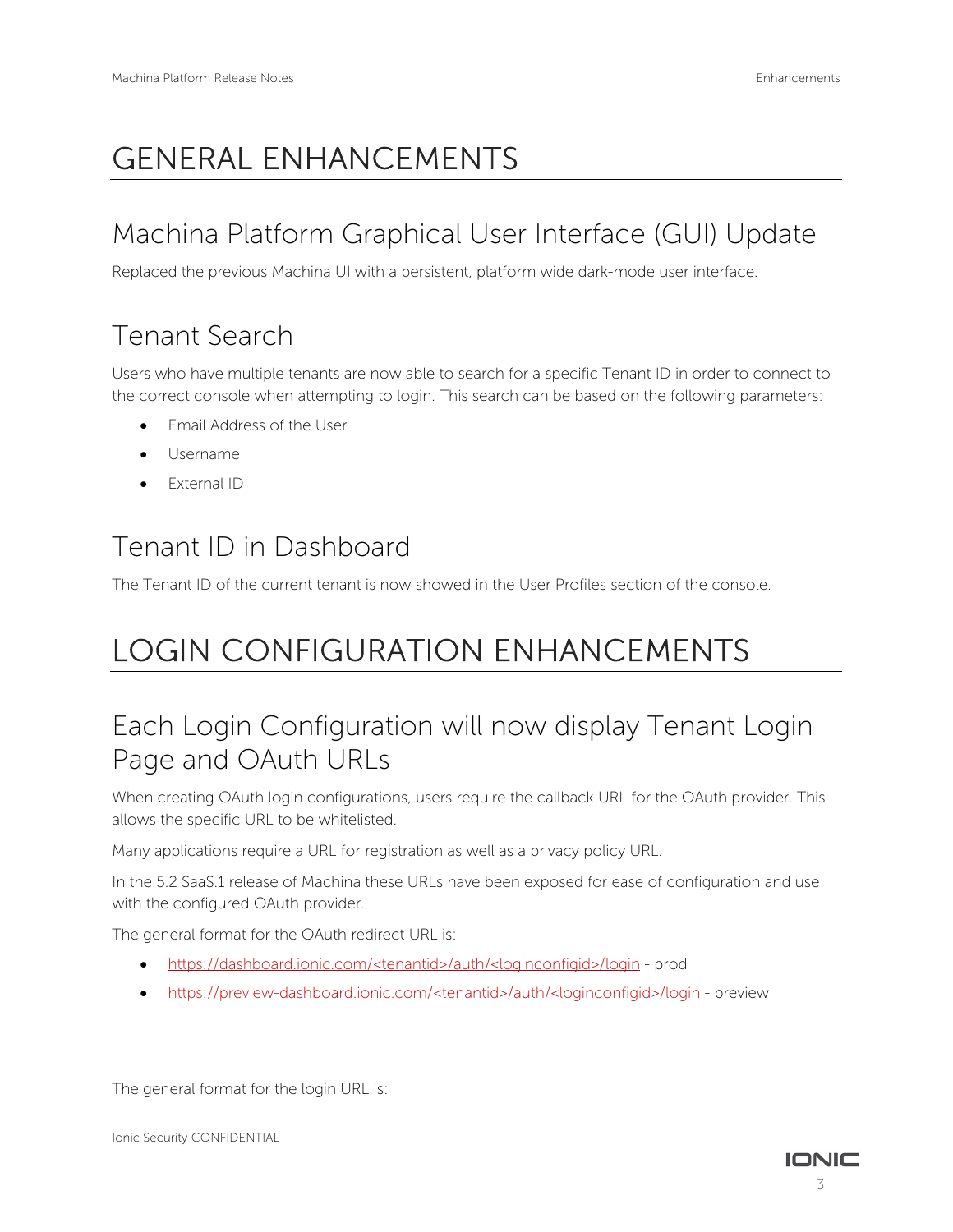• https://dashboard.ionic.com/?tenantid=<tenantid>

The privacy policy URL requires a link to an external privacy policy

• Our Privacy Policy is linked here: https://iubenda.com/privacy-policy/27287244 This should not create an issue with respect to using this URL as your Privacy Policy

### Create and Manage Login Configuration as Tenant Admin

Customers can now configure each of their Machina Instances to allow SAML, OAUTH, Password, for their users at the tenant level and no longer require Customer Success interaction.

#### Client ID and Client Secret No Longer Required When Creating OAuth Login Configuration

Users are now able to create an OAuth configuration and complete required actions before enabling the feature in Machina. Once OAuth is configured, users are required to add Client ID and Client Secret in order to enable.

> o If not set before a login configuration is created, an error should occur stating that they are required before enablement.

## BUG FIXES

#### Policy Permissions Issue

Corrected system permissions issue where Roles Based Access Controls did not always and properly work as intended. This resulted in some policy permissions being granted more or less access than expected.

# KNOWN ISSUES

#### Onboarding Workflow Loop Error

After selecting the 'Skip' button in the onboarding workflow, users may be asked to initiate the onboarding workflow again. If encountered, this issue can be resolved by completing the onboarding workflow.